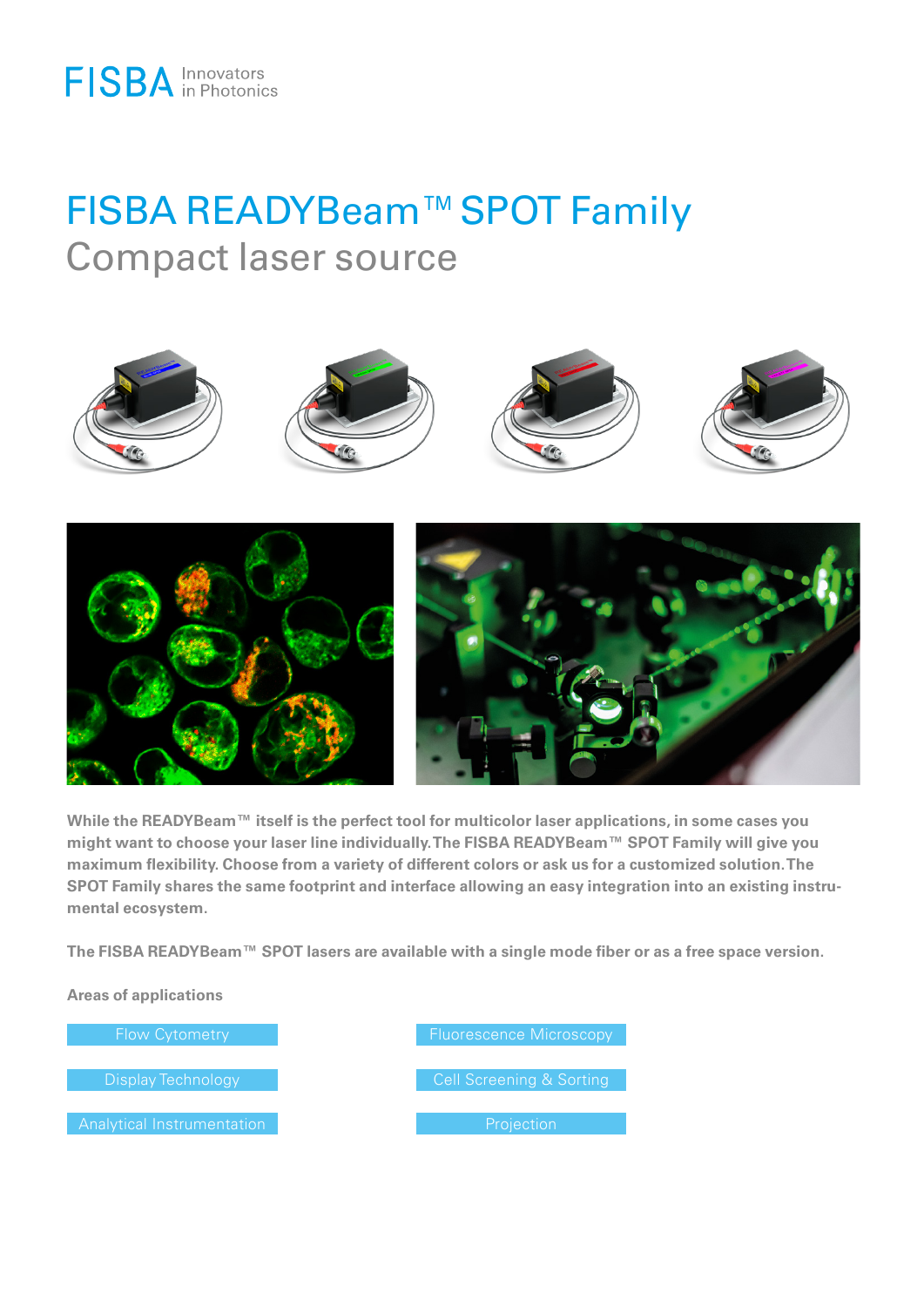## FISBA READYBeam™ SPOT Family Technical specifications

**APC connector**

**Beam quality** 



TEM00 single mode fiber beam profile

- · Minimum dispersion
- · Minimum attenuation
- · Control about the polarization state
- · Gaussian spot and illumination distribution

**Technical drawing**



1 2 5 6 7 8 Typical 10 dB improvement in return loss

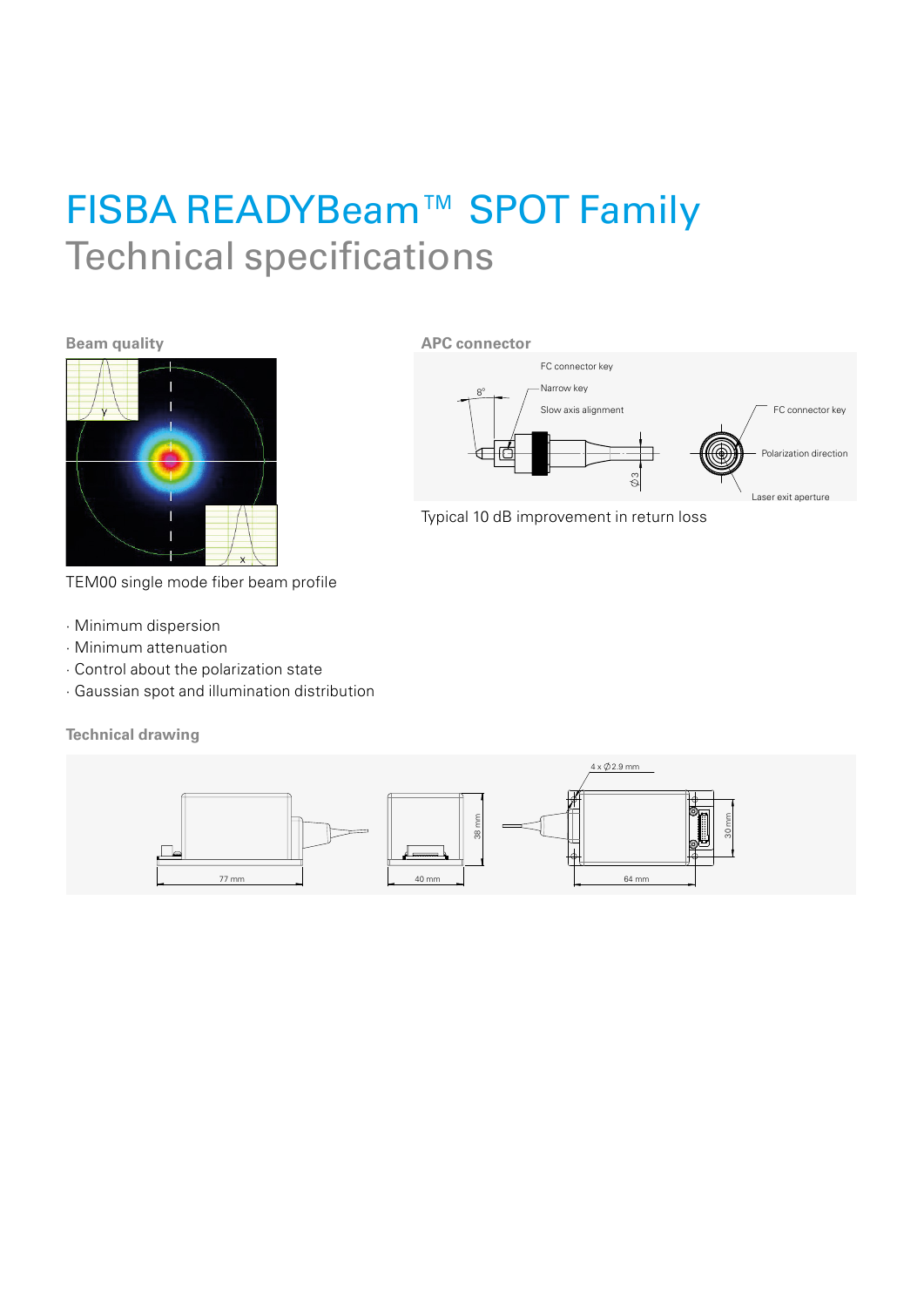## FISBA READYBeam™ SPOT Family Technical specifications

|                                              | Wavelength <sup>1)</sup>                    |        |        |        |
|----------------------------------------------|---------------------------------------------|--------|--------|--------|
|                                              | 405 nm                                      | 450 nm | 520 nm | 638 nm |
| FISBA READY Beam™ VIOLET SPOT                | $\mathsf X$                                 |        |        |        |
| FISBA READY Beam™ BLUE SPOT                  |                                             | X      |        |        |
| FISBA READY Beam™ GREEN SPOT                 |                                             |        | X      |        |
| FISBA READY Beam™ RED SPOT                   |                                             |        |        | X      |
| Output power calibrated values <sup>2)</sup> | 40 mW                                       | 40 mW  | 30 mW  | 40 mW  |
| Power stability 8 h                          | $<2\%$                                      |        |        |        |
| Fiber type                                   | SM/PM, 3 µm core, end capped, APC Connector |        |        |        |
| Fiber cable length                           | 1 <sub>m</sub>                              |        |        |        |
| Polarisation ratio <sup>3)</sup>             | typ.17 dB                                   |        |        |        |
| Spatial mode                                 | <b>TEM 00</b>                               |        |        |        |
| M <sub>2</sub>                               | < 1.1                                       |        |        |        |
| Optical noise RMS, 20Hz - 20MHz              | typ. 0.2, max. 0.5 %                        |        |        |        |
| Laser operation modes                        | CW, modulated                               |        |        |        |
| Digital modulation                           | TTL input                                   |        |        |        |
| Digital modulation frequencies               | 1 MHz                                       |        |        |        |
| Digital rise time 10 - 90%                   | $11$ ns                                     |        |        |        |
| Digital fall time 90 - 10%                   | $11$ ns                                     |        |        |        |
| Analog modulation bandwidth                  | 0 - 3.3 V input voltage                     |        |        |        |
| Analog modulation frequencies                | 20 KHz                                      |        |        |        |
| Analog rise time 10 - 90%                    | 12 µsec                                     |        |        |        |
| Analog fall time 90 - 10%                    | 12 µsec                                     |        |        |        |
| Laser safety class                           | 3B                                          |        |        |        |
| Max. storage temperature range               | - 10 $^{\circ}$ C to + 60 $^{\circ}$ C      |        |        |        |
| Operational temperature range                | + $15^{\circ}$ C to + $40^{\circ}$ C        |        |        |        |
| Power consumption                            | typ. 5 W, max. 12 W                         |        |        |        |
| Temperature stabilization                    | internal TEC controlled                     |        |        |        |
| Communication interface                      | <b>RS 485</b>                               |        |        |        |

<sup>1)</sup> Laser center wavelength tolerances: **405**: 400 – 410nm ; **450**: 440 – 460nm; **520**: 515 – 530nm; **638**: 632 – 643nm<br><sup>2)</sup> iniear calibrated power range from 10% to 100% (max)<br><sup>3)</sup> min.13dB, max. 26 dB